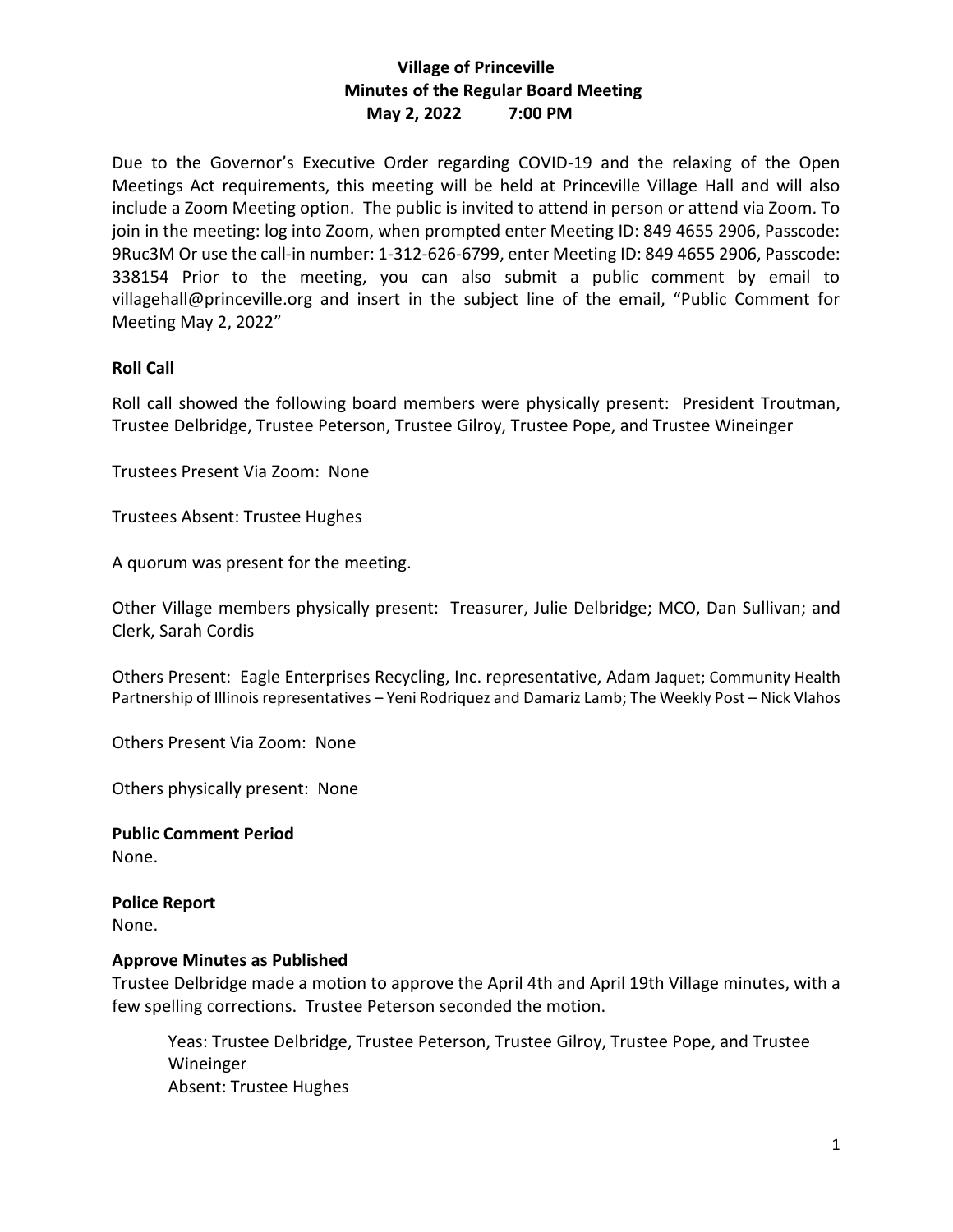# Nays: None President Troutman declared the motion as passed.

#### **Treasurer's Report**

Julie reviewed the Treasurer's Report. Julie pointed out that there was a reimbursement due to Steve Janssen for \$115.01. This was because he had to pay for an item out-of-pocket.

Trustee Gilroy made a motion to approve the Treasurer's Report. Trustee Delbridge seconded the motion.

Yeas: Trustee Delbridge, Trustee Peterson, Trustee Gilroy, Trustee Pope, and Trustee Wineinger Absent: Trustee Hughes Nays: None President Troutman declared the motion as passed.

## **Paying of Bills**

Trustee Gilroy made a motion to approve the bills in the amount of \$40,779.73. Trustee Peterson second the motion.

Yeas: Trustee Delbridge, Trustee Peterson, Trustee Gilroy, Trustee Pope, and Trustee Wineinger Absent: Trustee Hughes Nays: None President Troutman declared the motion as passed.

## **Municipal Code Officers Report.**

MCO Sullivan reviewed the report.

MCO Sullivan discussed Recovery, Income, Startup and Expansion program, also known as "Rise" grants – which will offer up to \$50,000 for business affected by the COVID-19 pandemic. Such a grant could potentially assist in funding the Streetscape project the Village is discussing. The Village will be asking/applying for \$100,000. MCO Sullivan is asking local business owners for letters of support and would like to have those letter by Wednesday, May 4th.

MCO Sullivan explained that a lot of structures, both residential and commercial, throughout town need painting. He suggested implementing a paint-reimbursement program to assist owners with expenses. Owners of residential and commercial properties in Princeville would receive a 50% reimbursement on exterior paint purchased at most retail outlets with maximum reimbursement of \$250 in those cases. If paint is purchased in Princeville, the Village would reimburse 75% with a \$350 upper limit. President Troutman suggested the paint program is a new-and-improved partial repacking of a long-standing Village policy. For local beautification, the board has budgeted \$50,000 in TIF monies. Some of this could be dedicated toward the paint program. Formal applications might become available by June 1. MCO Sullivan said this is geared towards structures that otherwise might require his intervention.

# **Any Action Regarding MCO Report**

None.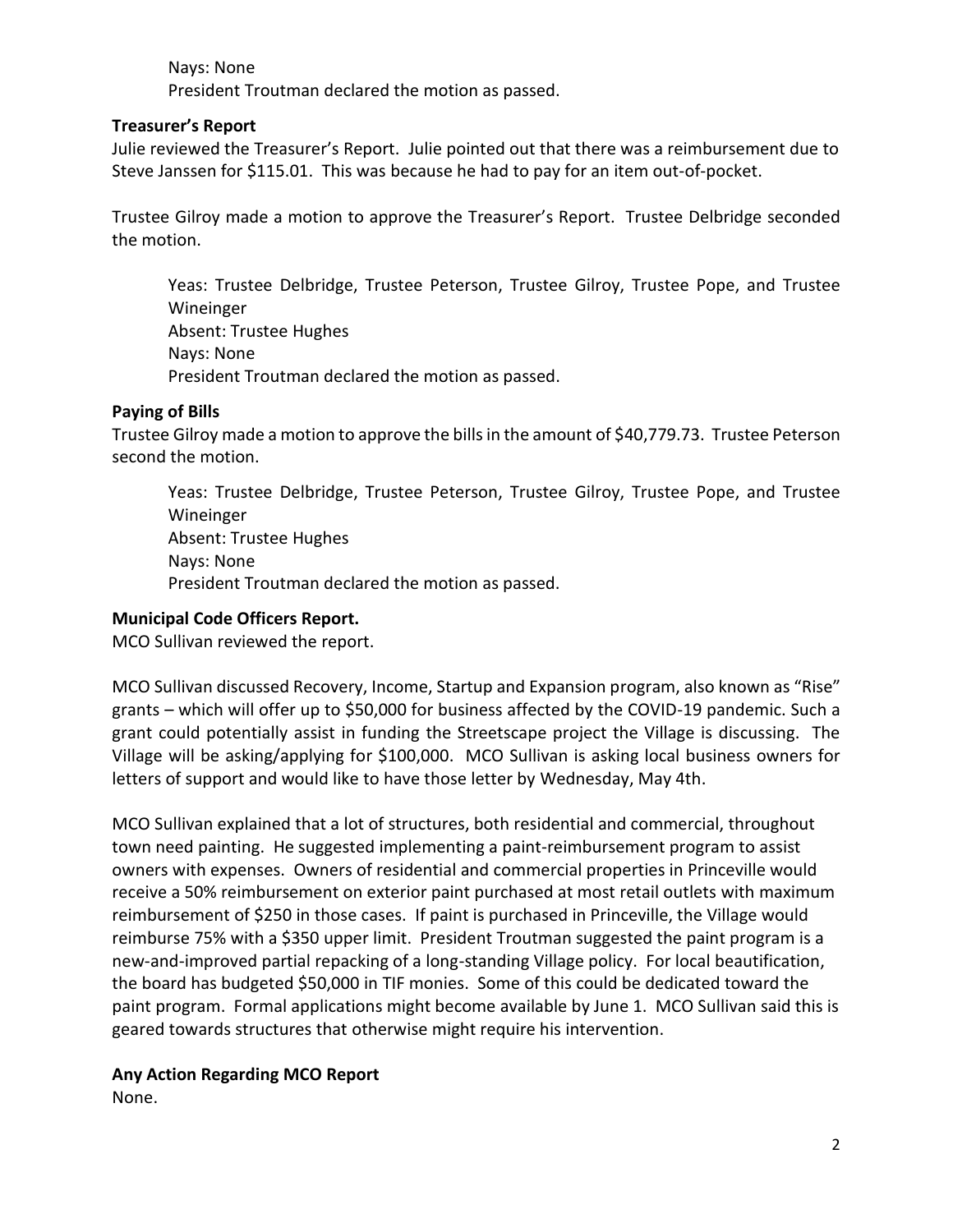## **Community Health Partnership of Illinois, Princeville Clinic to Address the Board**

Yeni Rodriquez and Damariz Lamb introduced themselves and the Community Health Partnership of Illinois. CHP is a private  $501(c)(3)$  federally-qualified health center committed to delivering quality, culturally competent, primary healthcare for more than fifty (50) years to Central and Northern Illinois communities. CHP is available to the entire community and would be happy to have/serve more patients. They plan to participate in a number of community events and plan to have a tent at Heritage Days. President Troutman suggested having a presence at Troutman Park on May 21st. They will soon have a mobile unit and plan to offer minor dental care/work. They accept most insurances, and for those without insurance, offer a sliding fee structure based on income.

## **Jake Wilson to Address the Board Regarding 615 N. Veterans Drive**

Tabled until May 17th.

#### **Consider and Vote on an Ordinance Approving and Authorizing the Execution of a Redevelopment Agreement Between the Village of Princeville and Princeville Pharmacy, LLC**

Trustee Gilroy made a motion to approve an ordinance approving and authorizing the execution of a redevelopment agreement between the Village of Princeville and Princeville Pharmacy, LLC. Trustee Pope seconded the motion.

Yeas: Trustee Delbridge, Trustee Gilroy, Trustee Pope and President Troutman Absent: Trustee Hughes Abstain: Trustee Peterson and Trustee Wineinger (TIF District conflicts) Nays: None President Troutman declared the motion as passed.

# **Consider and Vote to Approve Recycle Contract with Eagle Recycling**

Trustee Gilroy made a motion to approve the recycling contract with Eagle Recycling, locking in the rate for five (5) years at an average of \$4.28 per household. Trustee Peterson seconded the motion.

Yeas: Trustee Delbridge, Trustee Peterson, Trustee Gilroy, Trustee Pope, and Trustee Wineinger Absent: Trustee Hughes Nays: None President Troutman declared the motion as passed.

## **Consider and Vote to Approve a Resolution Approving \$15,000.00 from Motor Fuel Tax Funds for Street Maintenance.**

Trustee Delbridge asked Superintendent Gardner about this. Superintendent Gardner said he has some available funds and will work on leveling out some streets.

Trustee Peterson made a motion to approve a resolution approving \$15,000.00 from MFT for street maintenance. Trustee Delbridge seconded the motion.

Yeas: Trustee Delbridge, Trustee Peterson, Trustee Gilroy, Trustee Pope, and Trustee Wineinger Absent: Trustee Hughes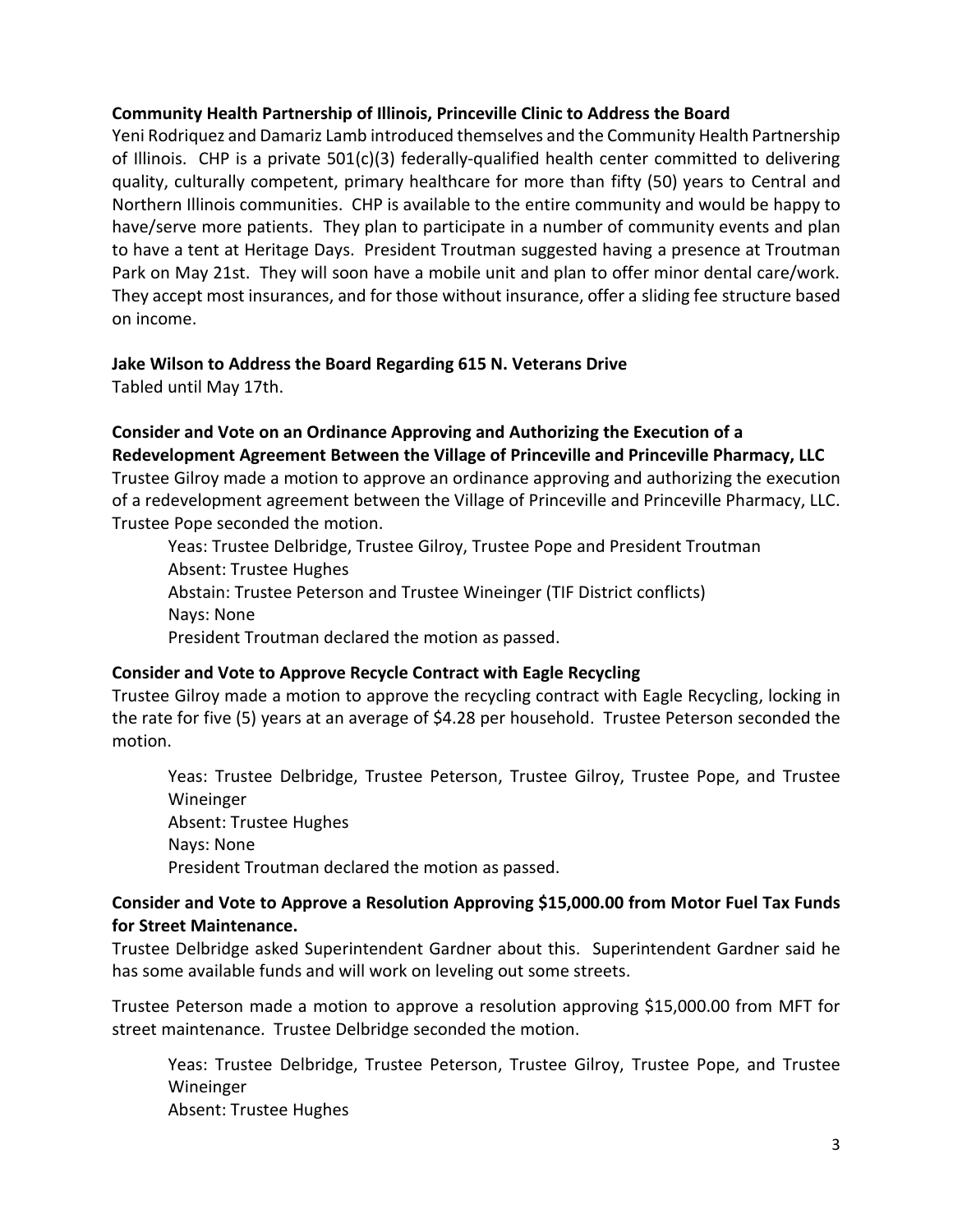Nays: None President Troutman declared the motion as passed.

## **Committee Reports**

## **Pool Committee**

The committee would like to approve hiring those who applied for lifeguarding, pending their work permits and completed mandatory CPR and safety training. \*Opening day is May 25th.

## **Any Action Regarding Committee Reports**

Trustee Delbridge made a motion to hire those who have applied for lifeguarding, pending their work permits and completed mandatory CPR and safety training. Trustee Gilroy seconded the motion.

Yeas: Trustee Delbridge, Trustee Peterson, Trustee Gilroy, Trustee Pope, and President Troutman Absent: Trustee Hughes Nays: None President Troutman declared the motion as passed.

## **Past Due Water Bill Review**

The past due water bill list was reviewed.

## **Building Permits.**

• R. Scott Terrell – 216 East High Street – Install 6-ft privacy fence.

## **Report from the Superintendent of Public Works**

- Steve sprayed all of the parks.
- Did get the road in Aten Acres cored and leveled out. Ready for curb and gutter.
- Brian scheduled to take sewer test in a couple weeks.
- Gazebo roof should be done before Heritage Days.
- Joey will finish painting the pool locker rooms. Electrical work in the pool office will be fixed this week.

President Troutman asked about mulch at the playgrounds. Gardner will work on getting prices on mulch and let the Village know.

#### **Any Other Business to be Brought Before the Board.**

President Troutman talked to Miller, Hall and Triggs. The Village's municipal law attorney is now Jeffrey Gaster. Scott Brunton will assist with the transition for the first few months. The hourly rate increased some.

Ameren Illinois released new rates as of April 25, 2022. The Stone River Group LLC secured a rate of \$0.07895 for three (3) years for their Municipal Aggregation Communities.

Trustee Delbridge had a conversation with the Mayor of Brimfield. They discussed looking at an inter-governmental agreement to honor another community's ATV sticker for driving and parking within their community.